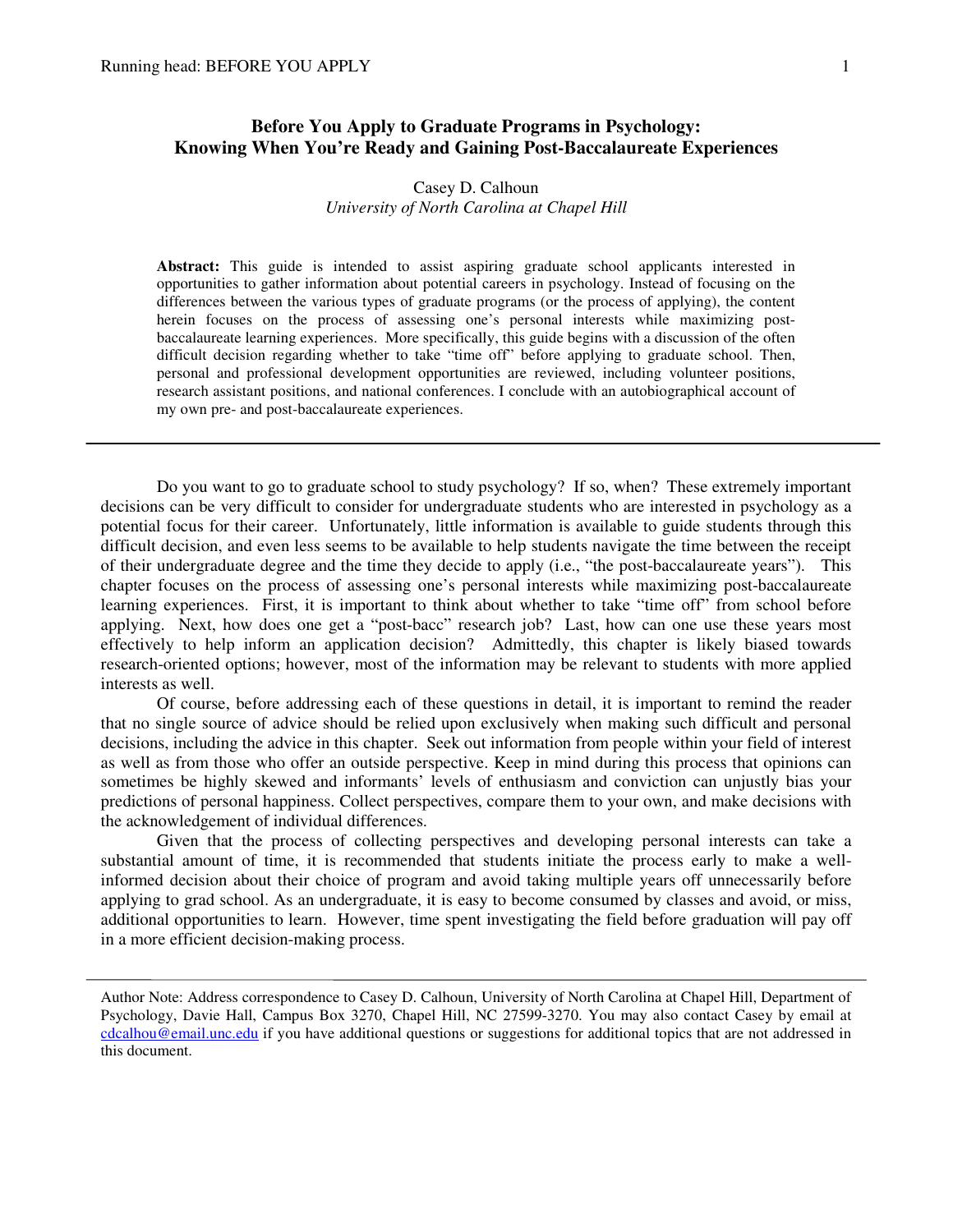## **Should I Take Time "Off"?**

You may be "burnt out" after 17 years of schooling. Your parents may be worried that you are "delaying" your career path by taking time away. You may not know what will "look good" on your application. Indeed, many factors may influence your decision regarding the post-bacc years and whether to take time away from school before applying to doctoral programs in psychology. Yet, this is a very important decision. Graduate school (and even just the application process to get in) is a long, arduous, difficult endeavor.

#### **Are you ready now?**

Some students transition directly from undergraduate schooling to graduate programs and are very pleased with their decision. These well-prepared students have usually spoken with many people, worked in and outside of school to establish their interests, and have a good idea of what to expect in graduate school before applying. In other words, they have worked hard during their time as an undergraduate to develop their resume and determine which program best matches their interests. These students usually have identified an area of research that they are truly passionate about. It is something they could imagine spending every day thinking about for the next 40 years, and they are excited about the opportunity to get started now. They have a clear sense of a few possible career options post-degree, and they are feeling energetic.

On the other hand, there are also students who make the direct transition from undergraduate to graduate school, and realize that they are not as happy as they had hoped. They often report that they got "wrapped up" in the application process, followed the crowd (i.e., falling in with departmental trends or those of lab mates), or hastily guessed their interests instead of adequately evaluating them. They may have been pressured by parents or scared to enter the "real world." For these students, graduate school isn't quite what they expected and/or isn't quite as enjoyable as they had hoped.

### **Do you want to wait?**

At many top graduate programs in psychology, a growing trend is evident. About 50% of shortlisted applicants (a higher proportion each year, it seems) have taken a year or more "off" before applying to graduate school. Students who have taken time off to gain research experience are also somewhat overrepresented in the proportion of successful applicants who ultimately gain admission. Taking time off is not required, but it is becoming the norm. Why do students take time off? There are at least three good reasons. First, many students take time off to learn more about the field. Most students find that as they gain more experience, they generate more questions about the field, their own capabilities, and their own interests. Students interested in applied areas of psychology, for instance, may wish to get more experience working with people within the age range, diagnostic group, or in the setting that they would like to specialize in during their graduate training..

Second, students take time off hoping to develop increased confidence that they will make the correct decision of graduate program. Taking time off won't necessarily guarantee that you will make the *correct* decision when applying to graduate school, but it can help you make a *better*, more well-informed decision if you use the time wisely. Third, and perhaps most common, many students take time off to help improve the strength of their application. Indeed, it may be good for students to take time off if their GPA or GRE score is considerably lower than posted averages, and/or if they are applying to research-oriented programs but do not have adequate research experience (and/or do not know their personal research interests). In addition to these main reasons, many students simply take time off because they want to save money for graduate school, they are exhausted from their undergraduate studies, or they have another opportunity that seems too good to pass up (e.g., Teach for America, Peace Corps, etc).

Ultimately, students should realize that their graduate school application can always be improved and that they will never fully gain all of the knowledge that they need before applying. To some extent, the decision to apply eventually will require a leap of faith that is informed by previous experiences. The remainder of this chapter is dedicated towards a discussion of opportunities that are available during the "post-bacc" years for students who have decided to take time off before applying to graduate school and would like to use that time most wisely.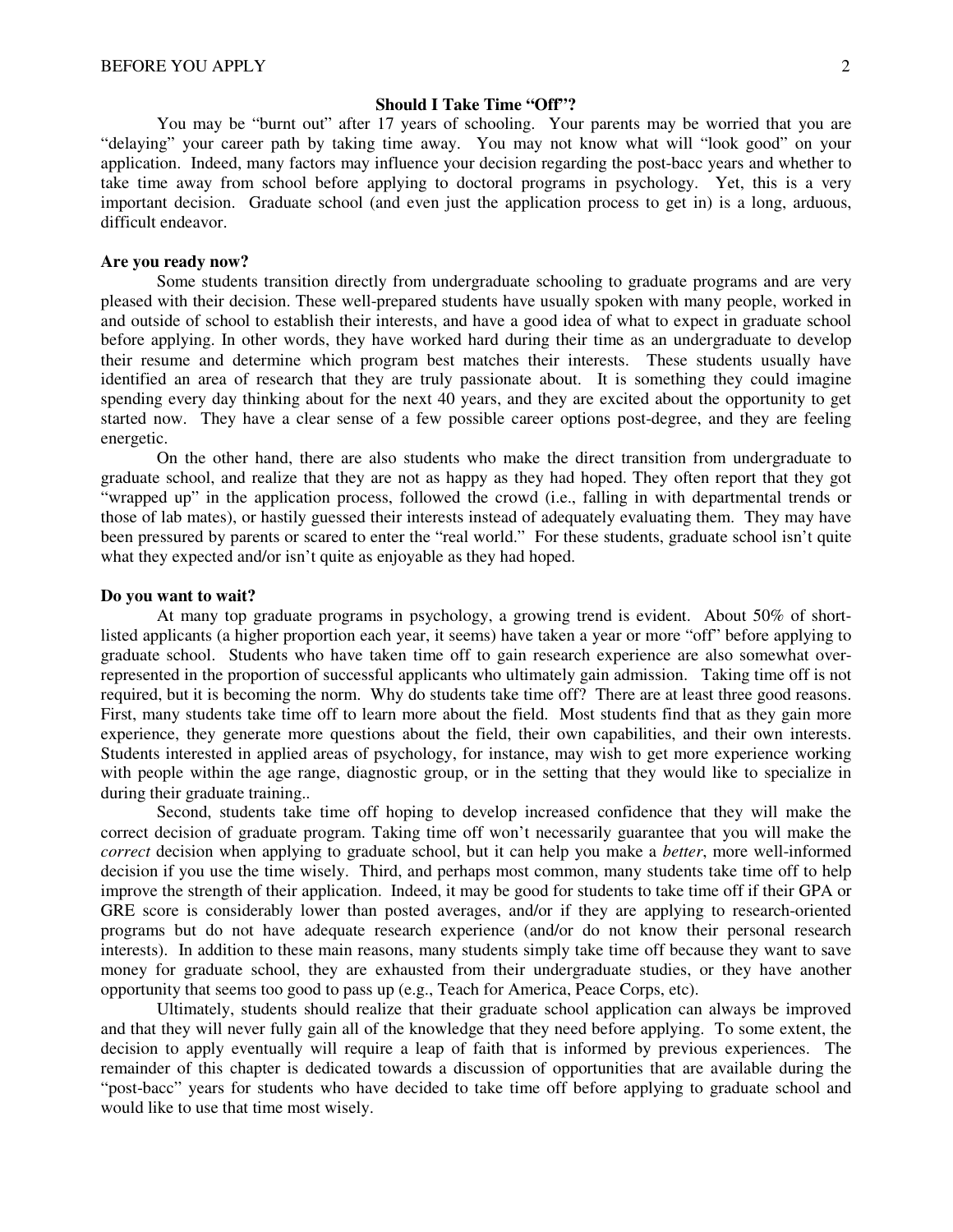# **What Should I Do During my Time Off?**

If you decide that you need to acquire more knowledge and skills, or further explore your personal interests, there are various opportunities that may help you accomplish these goals. Such opportunities include volunteering, working as a research assistant, and attending national psychology conferences. A brief discussion of each opportunity is offered below.

# **Volunteer Positions**

There are various ways to volunteer in the field of psychology, and the opportunity that someone chooses should depend on their personal goals and intentions for graduate school. Volunteer positions broadly include assisting with psychological research, working with specific populations in the community (e.g., special needs children, at-risk individuals, etc.), or assisting clinicians in their practice (these are more rare). Students interested in pursuing a research-oriented program in graduate school should *primarily* focus on gaining experience in research labs. Doing so will provide opportunity to more thoroughly develop your knowledge of the scientific process and, more specifically, how it applies to psychology (see the Research Assistant section below for more details). Students interested in pursuing a more "clinically-oriented" program (i.e., programs that focus more on working directly with and/or treating a specific population in the absence of a research training emphasis), may wish to gain experience *primarily* in applied clinical settings. In such clinical positions, volunteers are not expected to become an expert in treating people with psychological difficulties. Instead, they are often asked to provide basic treatment services, serve as advocates, intervene in crisis situations, or simply spend time with individuals afflicted with mental illness. These positions offer excellent opportunities for students to practice their rapport-building skills, begin to understand the life of a person with a mental illness, and develop passion for continuing to work in the field.

The term "primarily" was used above, when referring to the pursuit of research and clinical opportunities, because experience in each area (research and applied) offers invaluable information that supports the scientist-practitioner model of applied psychology. In other words, research-oriented students can become better researchers by gaining personal experience with the same populations that they plan to research, and clinically-oriented students can become better clinicians by incorporating evidence-based methods of assessment and treatment into future practice. Admission committees do not always share this sentiment regarding the importance of acquiring both research and clinical volunteer experiences, but students generally find that each type of experience significantly contributes to the development of their interests and their eventual choice of graduate program.

The unique opportunities of volunteering are often overlooked, but in fact, there are several aspects of volunteer positions that do not necessarily apply to paid positions. These include: availability of positions, time commitment, and evaluation without compensation.

**Availability of Positions.** The first benefit of volunteer positions is that they are more readily available than paid positions. Students can generally find advertisements for available volunteer positions posted on bulletin boards in the psychology department or on the department's website. Students may also contact local inpatient and outpatient treatment centers, crisis centers, mental health agencies, research centers, or individual researchers to inquire about volunteer positions. As students begin to narrow their interests, it is commonly found that paid positions offering experience in the particular area of interest are extremely rare and competitive. Additionally, those students who succeed in acquiring a paid position often have a great deal of volunteer experience and accompanying skill sets to reference during their interviews for the positions. In some situations, volunteer positions can even serve as preliminary screening for paid positions.

**Time Commitment.** Second, a student's commitment to volunteer positions is more negotiable than time committed to paid positions. Unless you have made a commitment to work in a lab for a specified period of time, you can reassess your interests in the position after a pre-established period of time and choose to stay or move on to a different opportunity. Your commitment to the position should be clearly stated in the beginning so that if you decide to leave, you do so with early notification and respect for your supervisor. If after a semester, or a few months, you decide that you would like to pursue a different area of psychology, it is highly recommended that you follow your interests. A semester spent in a position deemed uninteresting is a semester that you could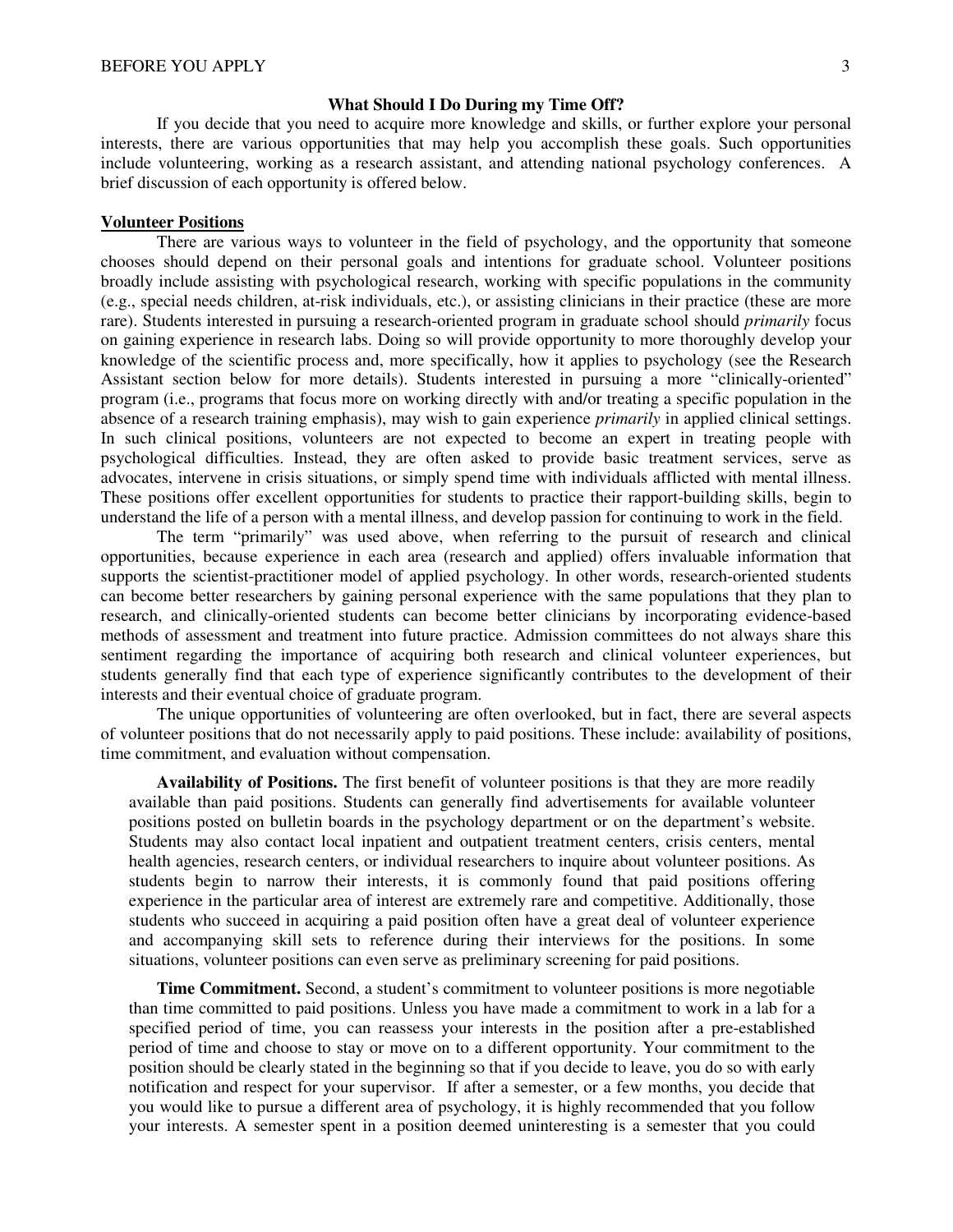have spent testing out a different potential interest. Given that the majority of students want to take off as little time as possible, this can prove to be a more efficient way of determining which area you want to pursue at the graduate level. Along these lines, don't make the mistake of guessing the topics that you will enjoy studying/researching in graduate school; pursue them fervently before applying.

**Evaluation without Compensation.** A final benefit to volunteering is the substantial opportunity to stand out and make an impression. Supervisors and graduate school admissions committees are especially taken with someone who is excited and committed to performing their duties without direct compensation. Similarly, the volunteer setting allows you to assess your own motivation about a particular area without the influence of a paycheck. To set yourself apart from other volunteers, it is important to demonstrate initiative and go beyond the basic duties of the position. Be sure to demonstrate your commitment to detail, reliability, and knowledge about the particular area of research or clinical work. This will ensure that your performance and enjoyment for the project is being assessed under optimal conditions. Also, be aggressive in your development of skills. Try to master the simple tasks quickly so that you can advance to the more sought-after skills that are often a bit more difficult to acquire. A supervisor will not always explicitly offer such opportunities, so sometimes it is necessary for you to ask if more advanced training or tasks are available. Additionally, keep in mind during your volunteer experience that you will most likely ask your supervisor to write a letter of recommendation for other volunteer positions, jobs, and/or graduate school. The letter will be much more impressive if your supervisor can state that you excelled in your position and sought additional learning opportunities.

### **Research Assistant Positions**

A post-baccalaureate research assistant (sometimes referred to as a post-bacc, RA, or project coordinator) can refer to an employee or student who assists with one or multiple aspects of a research study. Note that some investigators may use these terms differently to refer to different roles within a similar project (e.g., sometimes a project coordinator is a post-doctoral fellow, sometimes an RA is an undergraduate assistant receiving course credit, etc.). Also note that different labs may have different constellations of RAs, PCs, post-baccs, etc. all working together, or in a hierarchical relationship among one another. For clarity in this chapter, we will refer to this kind of a position as an RA.

**Finding an RA Position.** As implied in the section above, paid RA positions can be more difficult to find and secure. Unfortunately, it is very rare that a study directly related to your area of interest will exist at your university (if so, then great!); it is even more rare that the study's principal investigator will be hiring RAs. Therefore, when looking for a paid position that will help you accomplish your career goals, it is often necessary to broaden your scope and search for positions in different cities and universities. Of course not everyone is willing to move to a different location, and in this situation, you should seek out a local position that is most closely related to your interests. If a paid position is not available in an appealing lab, you can always volunteer in that lab and receive compensation from a different source, which is highly recommended for all of the reasons mentioned earlier.

There are several different methods for locating paid RA positions. Students with less well-defined interests, or those who are intent on staying in a particular geographic region, may want to begin by searching for RA positions on the human resources (HR) websites of universities and local research centers that they are willing to consider. Generally, HR websites will have a "Jobs" or "Employment" page that allows you to search for jobs specifically relating to research. Such a search is less likely to reveal positions that are a perfect match for a student's specific interests, but positions in any research lab provide opportunity to become familiar with the scientific process and the general framework of research. Keep in mind that each university may have this type of position "classified" under a very specific job title (e.g., clinical research assistant, research cleric, etc.), and it may not be immediately obvious which types of jobs match the traditional RA position you are likely looking for.

Post-baccalaureate students with more well-defined interests, especially those who may be able and willing to relocate, would likely benefit most from conducting a much geographically broader, yet more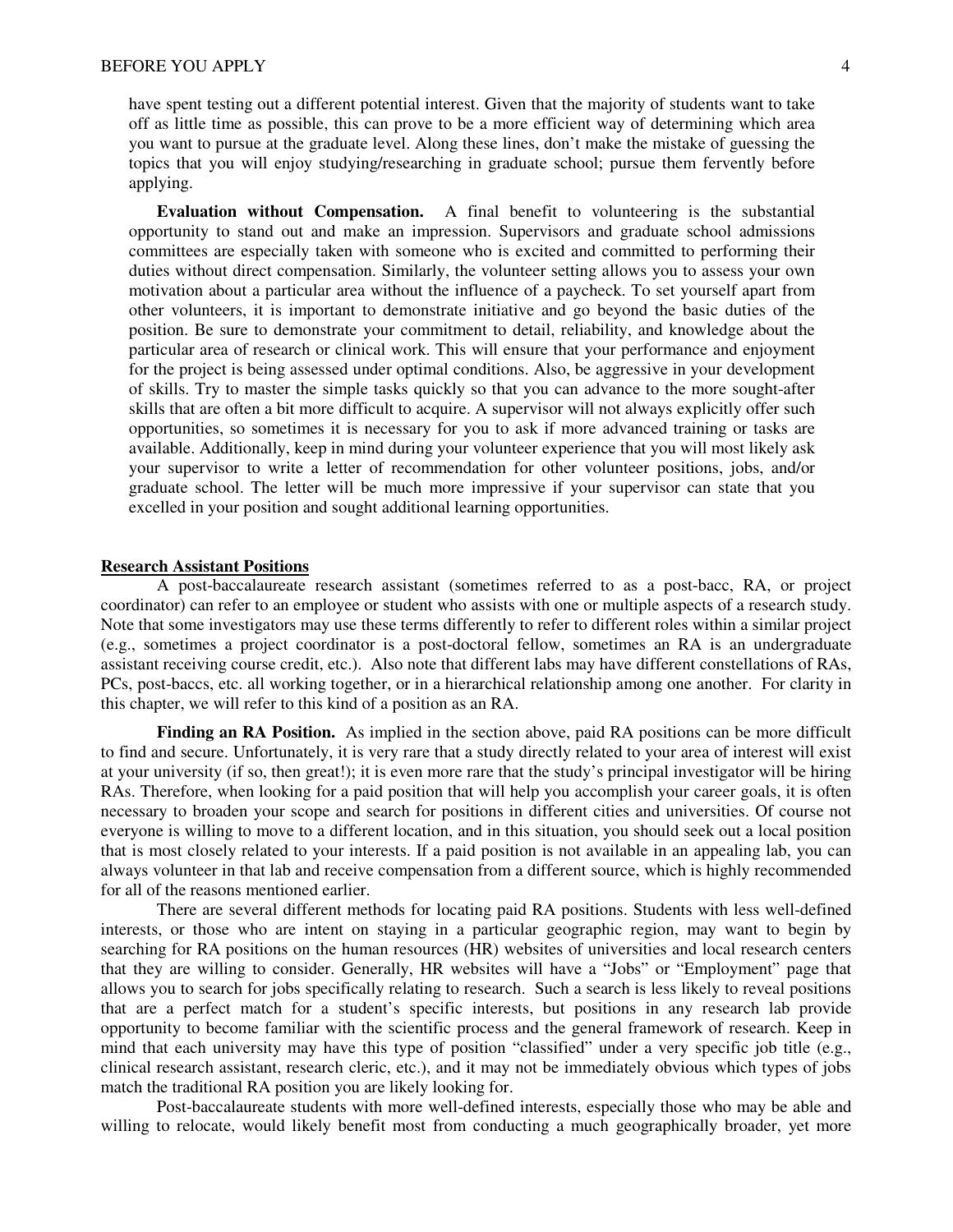content specific search that begins by determining which researchers are currently conducting research in their line of interest. Unfortunately, no centralized service is available to locate RA positions; however, there are several recommended steps one can take to find a position well-suited for their interests and career goals.

**1)** The search should begin by entering your research interests as search parameters in PsycINFO. When reviewing the literature, note the researchers who appear multiple times in recent publications and those who are tied to the present theories related to their particular area of interest; these are often the researchers who are conducting great research. Use the name list generated in PsycINFO to go a step further and search for personal or lab websites for each of the research faculty; here, the researcher may have the most current information about their ongoing research projects. It is possible that the current projects listed on the researcher's website will remain highly related to your interests. On the other hand, it is also possible that the researcher is currently working on projects that are not as relevant to your interests. If the researcher does not have a website, or their website does not present information on current projects, it may be necessary to send a brief, professional email to gather more information about their current research.

**2)** To find investigators that likely have current funds available to hire an RA, search the NIH REPORTER website. This database will offer a list of active NIH-funded grants by area, name, or even university.

**3)** Investigators often post job ads on listservs sponsored by the professional society or association most closely aligned to their area of interest. Ask your professors to recommend professional societies that may be important for you to join so that you may subscribe to their listserv, or ask someone who may have extra time to forward you relevant postings from listservs they are on.

**Professional Communication***.* When contacting professors, it is extremely important that students convey professionalism and maturity at all times. Professors often form initial impressions by considering the manner in which a student approaches them, the content of what the student says or writes, the effort the student puts forward, and the student's excitement for working with them. A professor is much less likely to hire someone who sends an email with multiple spelling errors, grammatical mistakes, or obnoxious font or colors; this demonstrates a lack of effort, a lack of maturity, a lack of competence, or some combination of these factors (none of which are well-suited for the position). Similarly, a professor is not likely to form a favorable impression of a student who is disrespectful or demanding in an email. It often works in your best interest to have someone read through a draft of your emails to ensure their professionalism before you send them to a potential employer.

In short, emails should be polite and concise. Acknowledge that the professor receives many (sometimes hundreds) of emails daily and expect that the professor will likely not respond immediately. With this in mind, keep emails short and to the point. Introduce yourself, briefly express your interest in their research, and ask your question(s). In your self-introduction, state who you are (i.e., name and status) and your collegiate affiliation. It could also be helpful to mention your ties to previous faculty supervisors that the professor may know. If your previous supervisor has a collegial relationship with the professor you plan to email, you may ask him or her to send the professor a note prefacing your email; this may help to ensure that your email is acknowledged more quickly and that you are given consideration for available positions. Feel free to include your curriculum vitae (or resume) as an attachment to the email but do not list all of your accomplishments within the body of your message; if the professor wants to review your accolades and previous experiences, he or she can always review the attachment. After expressing interest in the professor's research, politely ask if they could provide information on their current projects and/or if they may have any available paid RA positions. Avoid asking questions that are clearly answered on the professor's website.

**Interviewing for RA Positions.**Interviews for RA positions are a great opportunity for a student to practice their interviewing skills for potential grad school interviews. For the interviews, bring your CV (or resume) and be prepared to answer questions about your previous experiences, why you want the position,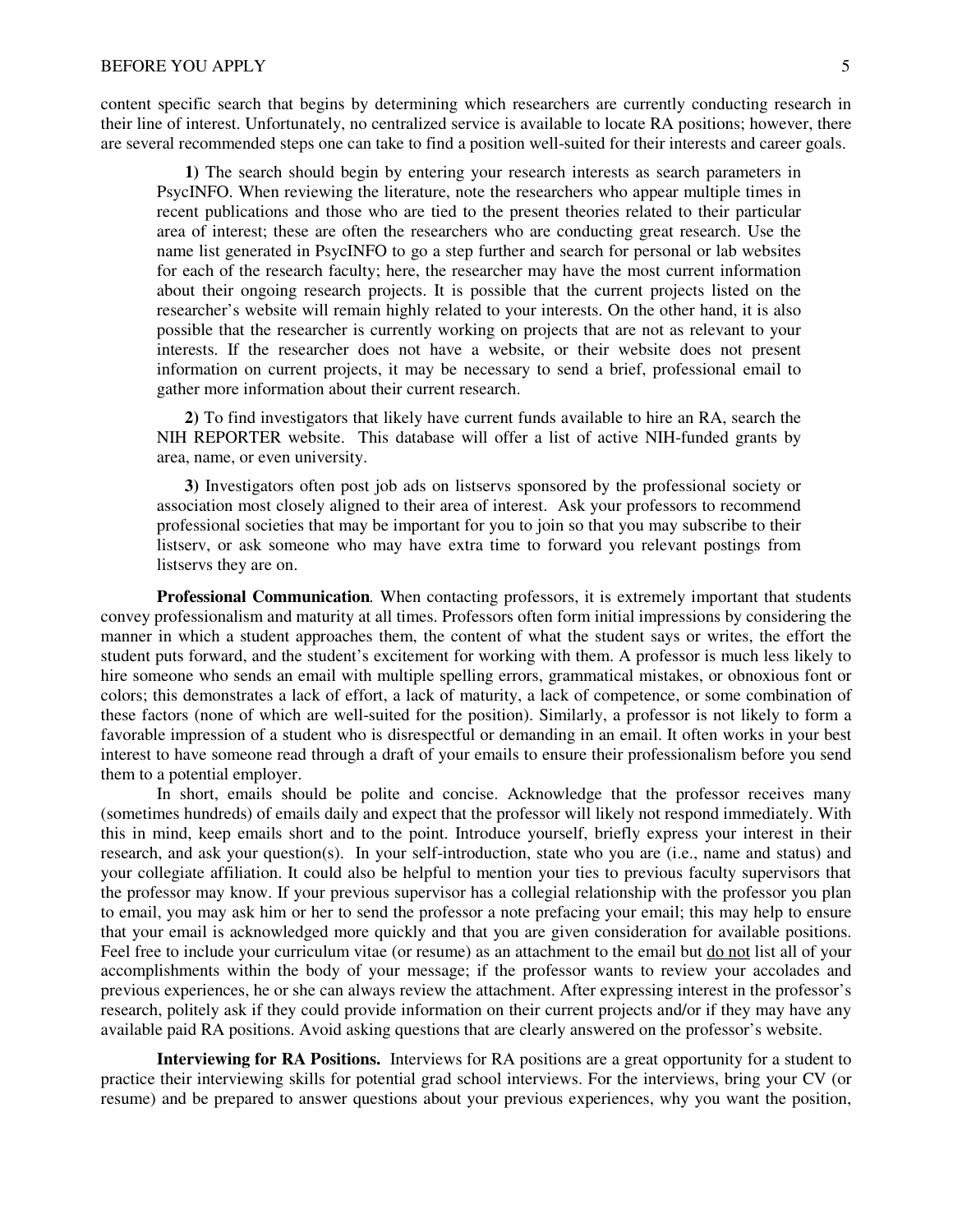Also, don't forget to assess the supervisor and the position. You could ask questions about the requirements of the position, additional opportunities to excel (see below), time commitments (both regarding weekly hours and start/stop dates for the position), and compensation. Additionally, your intentions should be clearly stated upfront so that there is no confusion later; if you would like a position that offers advanced tasks (after mastering the more basic ones) or independent research projects, make sure that these opportunities exist and that the supervisor is aware of your determination to pursue them. At the conclusion of the interview, be sure to thank the supervisor for spending the time to consider you for the position; it is polite to send a follow-up email conveying your appreciation.

**Duties of an RA.** The duties of an RA vary greatly based on the requirements of a research study, the responsibility given to you by your supervisor, and your personal efforts to acquire knowledge and skills. RA duties could include: conducting literature reviews, drafting/submitting IRB applications (i.e., ensuring that your study meets the ethical requirements dictated by your school's Institutional Review Board), administering therapies (i.e., drug or psychological), leading subjects/participants through an experimental or observational protocol, collecting data, managing data, coding data (i.e., transforming observed behaviors, written statements, and other interpretive constructs into quantitative variables), developing coding systems, conducting statistical analyses, and assisting with the dissemination of findings (in posters, presentations, or manuscripts). For research involving human participants, RAs may have the additional responsibilities of recruiting participants, scheduling lab visits, arranging participant compensation, or assisting with measure/survey development. Data collection in human-based research often involves administering surveys or measures, collecting physiological or observational data, or conducting clinical assessments. RAs in animal-based research may have the additional responsibilities of providing animal care and performing medical procedures necessary for their particular field of study. The RA duties mentioned here are certainly not an exhaustive list. The needs, goals, and protocols of every lab are variable and require RAs to perform different, and sometimes exceptionally unique, duties for each project.

While performing your duties as an RA, take note of any aspects of research that are particularly difficult for you. Once you have determined your problem areas, you should *confidently* seek out support. Self-assessment, paired with the ability to ask for help, will be very important as you continue to progress in the field. Additionally, while some of the complexities of research are initially overwhelming, don't let this scare you away! You will find that most research processes follow a written or unwritten (i.e., generally understood) set of guidelines. Once you learn these guidelines, the research process becomes less intimidating.

The same recommendations regarding work ethic and development of personal interests mentioned in the volunteer section apply to RA positions as well. In addition to those recommendations, RAs should work to build their resume, assess their general interest in psychological research, and refine their interests.

*Building a resume.* In psychology, and some other fields, a resume is referred to as a Curriculum Vitae, or CV for short. Your CV will not only include your experiences and academic accomplishments, but it should reflect your determination and commitment to personal development. When drafting a CV, you will mention all of the primary duties of your RA positions as well as any presentations or publications that you may authored or assisted with while working as an RA. As mentioned above, your CV will be much more impressive if you can report having experience with more advanced tasks/training in a research lab. If the opportunity exists, it is highly recommended that students take part in the development, reporting, and presentation or publication of a research project. Presentations mostly include posters or papers presented at national or regional psychology conferences; the formats for these presentations vary by conference (see the "National/Regional Psychology Conferences" section below). Although you may have the fortunate opportunity to assist with the presentation or publication of another person's research project, you should ultimately strive to conduct your own independent research project. For a personal research project, you could analyze archival data (i.e., a pre-existing dataset), insert measures into an ongoing research project, or design a study that is solely dedicated to answering their specific research questions. Admission committees of research-oriented graduate programs are especially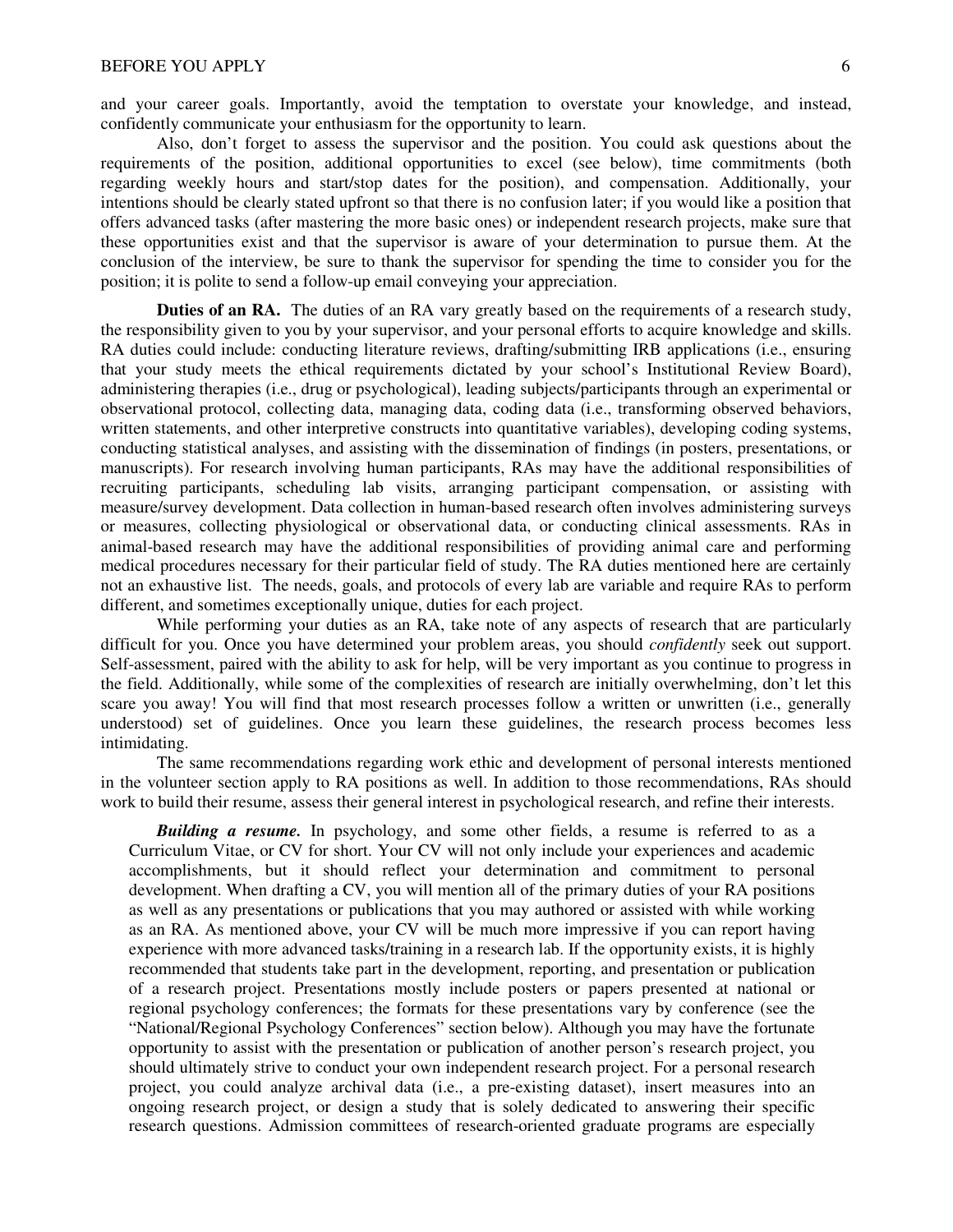impressed with students who have demonstrated the ability to undergo the full scientific process, from idea conception to the presentation of findings. In any case, being involved with a presentation or publication is almost always a result of a student's persistence in pursuing such options. Students are strongly encouraged to ask if such opportunities are available, seek out assistance, and present themselves as highly motivated to conduct their own research.

*Assessing your general interest in psychological research.* Psychological research, and research in general, isn't for everyone. Research in psychology is different when compared to the so called "hard sciences" (e.g., biology, chemistry, physics, etc.) because the majority of the constructs are more abstract and pose a range of measurement challenges. Researchers in psychology who desire tangible evidence often conduct more basic research examining neural, physiological, or behavioral influences. Although psychological research has its complications and frustrations, it is an incredibly exciting branch of science that has much room, and need, for new perspectives, ideas, and contributions. As an RA, students should determine if they would like to remain in the world of psychological research or pursue psychology from a different perspective (e.g., policy-maker or clinician).

*Clarifying personal research interests.* If you have a passion for psychological research and choose to pursue it further, the next step is to determine which area of research is most appealing to you. This involves the identification of a general research question, or set of questions, that you would like to attempt to answer in your personal research. Narrowing one's interests can be difficult for some students as their interests may be multifaceted and broadly conceived. However, specific areas of interest can often be found by searching for common themes existing across all potential interests. Importantly, as an RA, you should not feel obligated to find an interest that perfectly aligns with the goals of the lab that has employed you. In fact, you may realize after testing your interests in a lab that the research on a topic was not as interesting or rewarding as you had hoped. In this case, you should test out other interests and continue working to develop your interests.

### **National/Regional Psychology Conferences**

In addition to the time you may spend engaged in volunteer or paid research assistant positions, another important opportunity that you could take advantage of during your time "off" is to attend conferences in psychology. The general purpose of psychology conferences is to keep researchers, students, clinicians, and the public current with the field through continuing education, discussion/debate of current topics, and dissemination of recent advances in research. Conferences are recommended for all students planning to apply to graduate school as they provide information that is useful for both researchers and clinicians. Further, conferences can positively influence students' motivation and excitement for becoming an active member of the field. Although conferences focusing on special topics or populations are certainly available (you should ask researchers who specialize in your field of interest which ones they recommend), some excellent conferences that broadly focus on many areas of psychology include the APA (American Psychological Association; http://www.apa.org/) and APS (Association for Psychological Science; http://www.psychologicalscience.org/).

Conferences offer several types of presentations. Poster sessions are generally housed in an auditorium or large room and are organized by topic; many people (30+) present posters during a single session. A poster is simply a condensed summary of a research study that communicates the general purpose, results, and significance of the study. Symposia are slide-driven presentations that are given by a smaller group of researchers (typically 5-8) who are conducting research on a shared topic; these presentations are more selective and reserved for the presentation of higher-quality studies. Clinical round tables consist of a panel of experts who discuss/debate current issues relevant to a specific topic in psychology. There are other types of presentation formats (which you can view on the conference websites), but these are the ones that are generally the most informative for students.

Students are not necessarily required to be a presenter to attend some conferences; however, others are more restrictive and may only allow certain groups (e.g., members only, presenters and guests only) to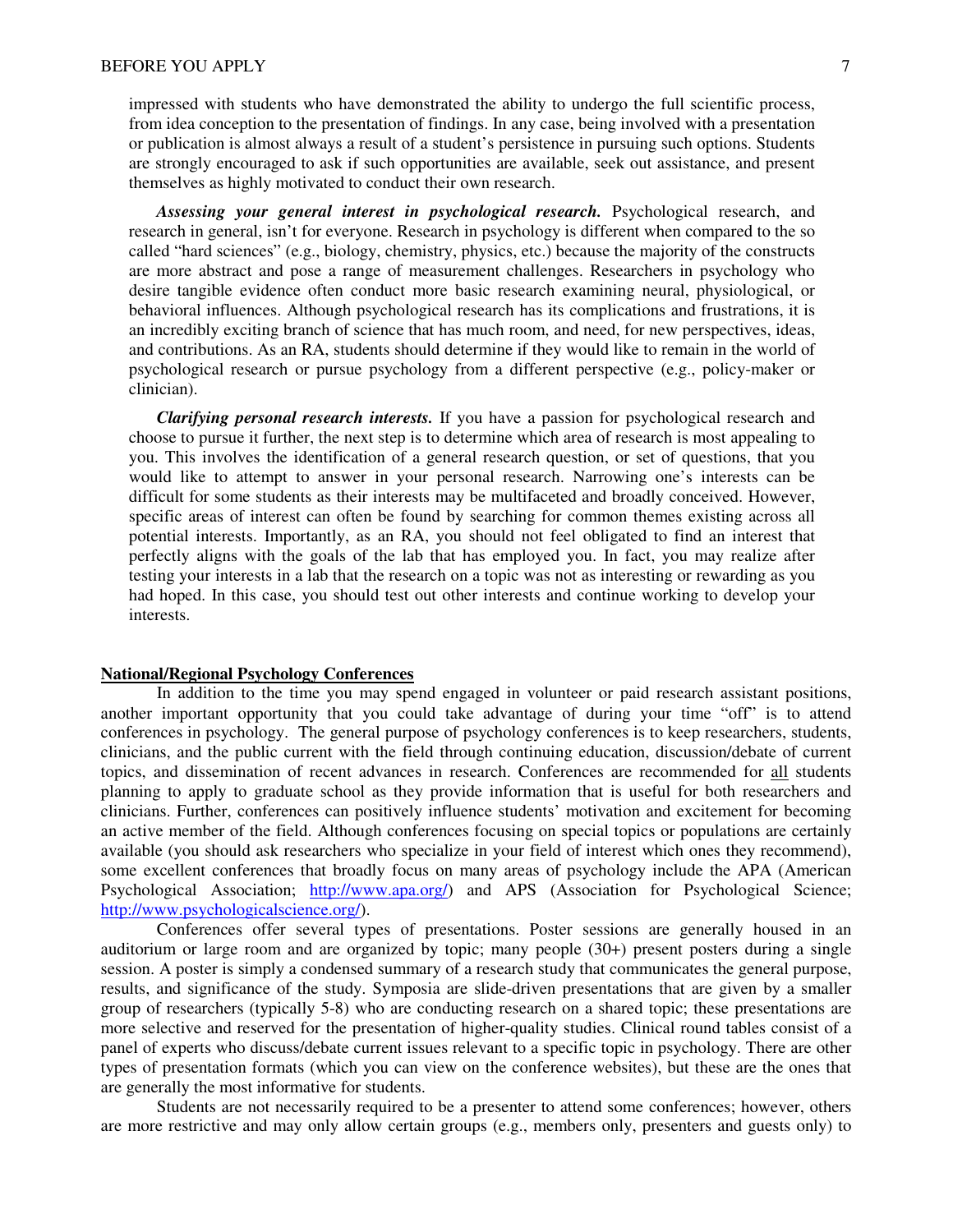attend. During all conference activities, your attire should be professional. Costs of attendance often include membership (sometimes not required), registration, flight, hotel (can be divided with colleagues/peers), ground transportation, poster printing, meals, and of course, souvenirs.

As with all learning opportunities, your experience at a conference can be much more valuable if you take advantage of everything it has to offer. Some of the opportunities offered by conferences are obvious, but others are more subtle. A few benefits are reviewed below.

**Current Information.**Obviously, conferences provide current information about the field. The research presentations mostly represent studies that were conducted more recently and are intended for publication (or were just published). Often, the data presented at conferences precede publications, and as such, attendees sometimes receive a "sneak peak" at what will be published in upcoming journals. Equally informative, discussions of current topics give attendees more insight into the current concerns and directions for clinical work, training programs, career development, legislature related to psychology, and the general information structure of the field (i.e., efficient methods for sharing information). This knowledge will be useful as students determine which area of psychology is appropriate for their interests and preferences. Further, with knowledge of the current trends in psychology, students will be better prepared to conduct innovative research, or implement more empirically-based treatments with a clinical population while in graduate school. Note that many professional associations keep prior conference agendas on their website long after the conference has completed. If you missed a conference, you can still learn a great deal about the field, recent research, and active researchers by reviewing the old conference agendas.

**Reputable Presenters.** Conference presenters include researchers, clinicians, and/or political figures who have great influence and have significantly contributed to the field. When sitting in on their presentations, students can begin to appreciate the effort and dedication that these individuals have exerted during their time as an active member of the psychological community. Their opinions are often the result of continued (decades-long in some cases) discussions, debates, and personal efforts to improve the science and/or practice of psychology. As a result, attendees receive information that is highly intellectual and thoroughly contemplated. During the experts' presentations, pay close attention to their programmatic way of thinking about the information that they present. More often than not, success in psychological research is accomplished with studies that smoothly integrate preexisting theories with novel ideas, or new perspectives.

**Grad School Representatives.**At conferences, potential graduate school applicants can observe, meet, and evaluate faculty and students from prospective universities. Upon registering for a conference, you will receive a conference program that includes the schedule of presentations and presenters. Look through the program and identify any faculty and students who can provide you with useful information about each university's psychology program. Try to attend their presentations so that you can get a feel for their current projects or general lines of interest.

For research-oriented students, who could possibly have one mentor during graduate school, presentations can be especially useful and give them a feel for their potential mentor's personality, enthusiasm for research, and interactive style; all of which could possibly foreshadow their life as a graduate student under their supervision. If you choose to interact with a potential mentor, be mindful of how you present yourself and what you choose to say. I would recommend interacting with a prospective mentor if, and only if, you have something important to say, or ask, that is relevant to their presentation or line of research. Remember, this will be your first impression so you want to come across as knowledgeable, confident (not arrogant), and appropriate, both in content and in the timing of your interaction. Regarding the timing of your interaction, it is important to keep in mind that the person may have many people wanting to speak with them. Also, during your conversation, don't feel obligated to announce that you are planning to apply to work with him or her. In fact, you should avoid approaching a potential mentor with the sole intention of stating your plans to apply; instead, your intention should be to gather useful information about the person, their research, or their area of expertise. Announce your plans to apply only when, and if, the timing is appropriate (e.g., the conversation becomes directed towards your interests/status in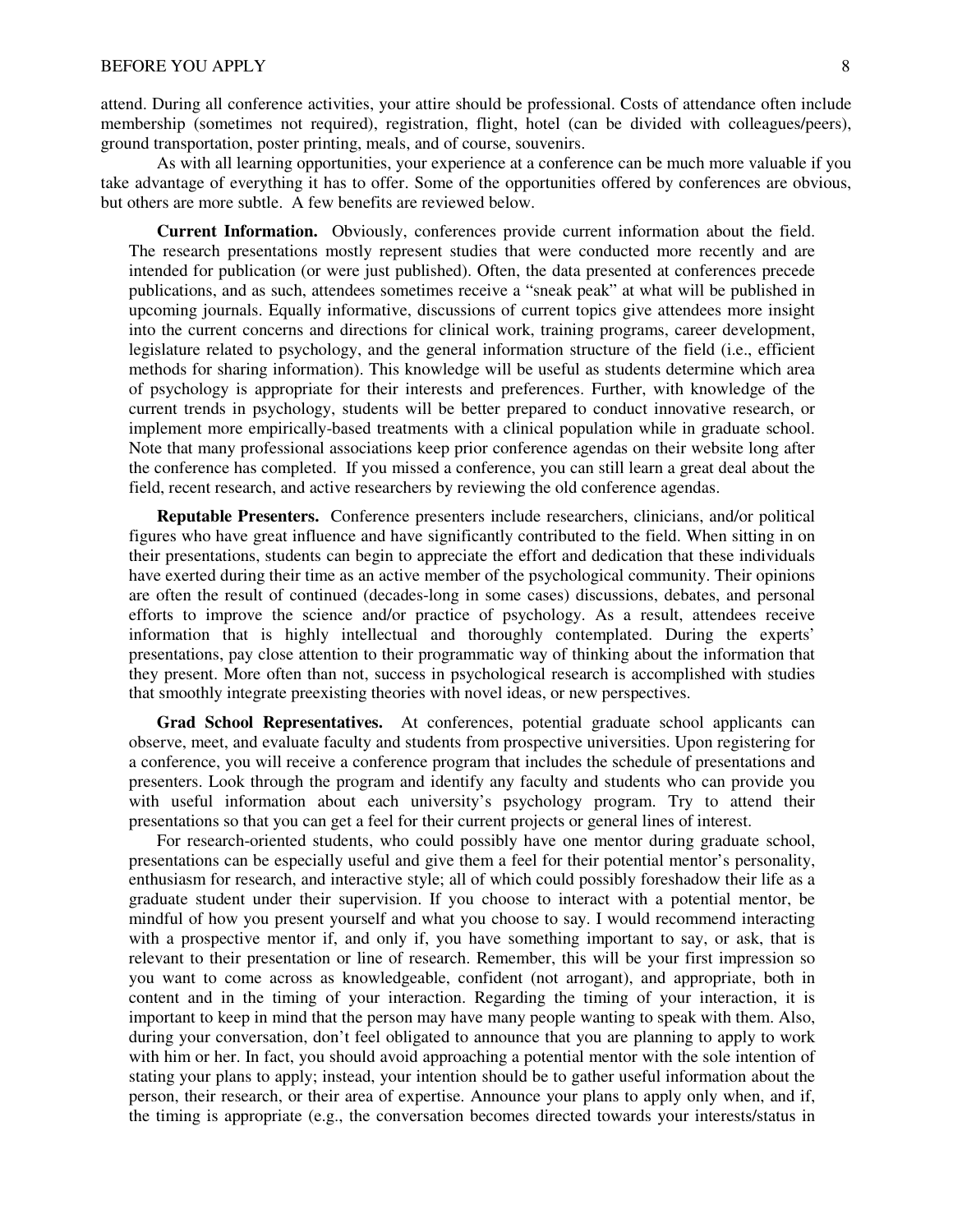the field). In conversations with graduate students, it is more appropriate to ask questions about their respective graduate programs and discuss their overall levels of satisfaction. But, again, the primary focus should be to gain information about the grad student's research and the ongoing projects in their lab.

**The Language of Science.**Whether you are presenting your own research or discussing research with a presenter, you should attempt to develop your scientific language. This language is difficult to acquire and speak fluently so any opportunity to practice should be welcomed. Developing your scientific discussion skills will increase your credibility both in future research discussions and in graduate school interviews. Importantly, there are several things to avoid when speaking the language of science. First, avoid sounding arrogant and overusing technical jargon. Strive to balance necessary scientific lingo with more common terminology so that you appear knowledgeable but also easily comprehensible. Second, don't overstate your knowledge. Instead, admit your lack of knowledge about a topic, remain confident, and at the same time communicate your enthusiasm for learning new information. Lastly, be positive and non-confrontational. Bad impressions can easily be made with snide remarks, harsh criticism, and negative outlooks. Acknowledge the need for improvements in the field, but do so with respect for those who have dedicated their lives to the progression of psychology.

#### **Final Remarks**

 Hopefully the information contained in this guide will be useful as you determine your career path in the field of psychology. Please acknowledge that the content presented is intended to be more suggestive than directive as every individual's path could, and should be unique. Examining your interests, seeking out multiple perspectives, and thoughtfully considering your preferences and abilities during this transitional phase will serve you well in choosing the most appropriate program to suit your interests and career aspirations. Good luck!

A persistent link to this document can be found at: http://www.unc.edu/~mjp1970/BeforeYouApply.pdf

#### **Additional Resources:**

For general information on graduate school programs and the application process, see Dr. Mitch Prinstein's document titled "Mitch's Uncensored Grad School Advice," which can be found at: http://www.unc.edu/~mjp1970/Mitch%27s%20Grad%20School%20Advice.pdf

For detailed advice on applying to clinical psychology grad programs, see Sophie Choukas-Bradley's guide titled "A Student's Perspective on Applying to Graduate School in (Clinical) Psychology: A Step-by-Step Guide," at: http://www.unc.edu/~mjp1970/TipsForApplyingToGradSchool.pdf

For advice on how to prepare for an interview to a clinical psychology program, see Dr. Mitch Prinstein's document titled "I Just Got an Interview for a Clinical Psychology Doctoral Program, What Do I Do?," which can be found at: http://www.unc.edu/~mjp1970/I%20Just%20Got%20an%20Interview%20for%20a%20Clinical%20Psychology%20Do ctoral%20Program.pdf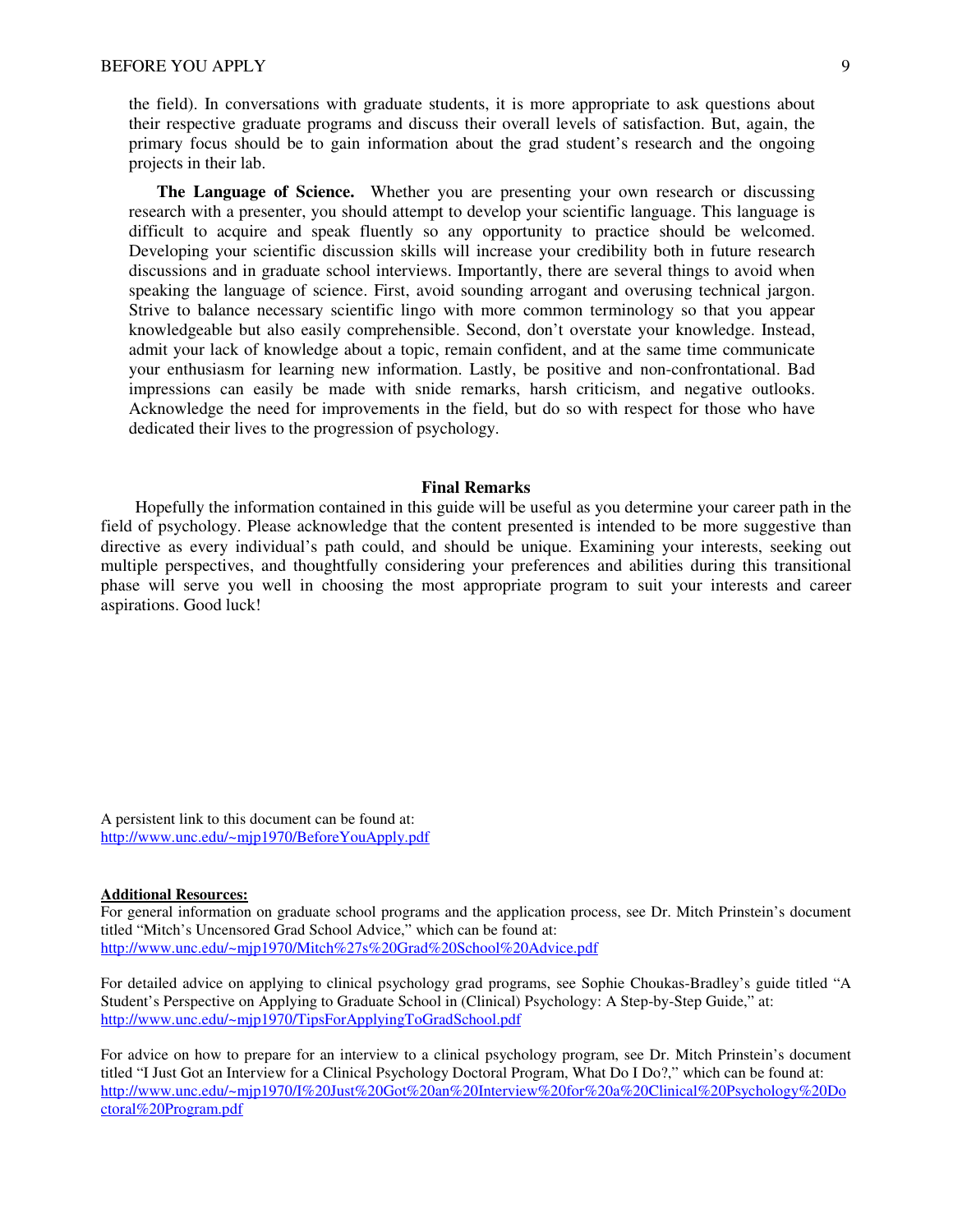### **Autobiographical Account**

**Preface:** Please read this account with the understanding that my personal journey is not typical of individuals interested in pursuing grad school in psychology. Additionally, my intention is not to suggest that you should obtain the same number of experiences or that you should spend such a lengthy period of time evaluating your interests. Instead, I only hope that my life can provide some example and encouragement for those of you who have your own uncertainties about moving forward in psychology.

After changing my major to psychology during my sophomore year of undergrad, I found myself a bit lost and confused. Similar to many students who become interested in psychology, I was intrigued by the human mind and had the ever-so-common urge to "help people". However, I had many questions and little guidance. I wondered "What are my career options?" and "How do I best prepare myself and my application for grad school?" Eager to answer these questions, I enrolled in an "Introduction to Clinical Psychology" course. This course pointed me in the right direction as the instructor explained that I should seek volunteer experience in research and/or applied settings to better determine which career option would be the best match for my interests. From this point on, I became a very active, somewhat greedy, consumer of experiences in psychology. Before discussing these experiences, it is important to note that I started my journey with an open-mind and a very broad interest base. As a result, my experiences varied greatly and were encompassing of multiple age ranges, diagnoses, and settings.

During my final years as an undergrad at UNC, I worked in several positions to determine if I was more inclined to working in research or applied settings. For more applied experience, I served as an advocate and on-call volunteer for the local rape crisis center. I also volunteered at a local state-supported psychiatric hospital, where I worked primarily in the child and adolescent schools. To assess my interest in research, I initially joined a lab examining comparative treatments for schizophrenia and, as an RA for this lab, I transported the study participants to and from the treatment sessions. Having established an affinity for working with children and adolescents at the psychiatric hospital, I explored research assistant opportunities at UNC targeting these populations. During my senior year, I volunteered in a research lab examining parentchild relationships in early childhood and the effects of these relationships on later development. Almost simultaneously, I joined the lab of Dr. Mitch Prinstein, who was investigating the influence of adolescent best friendships on depression. Dr. Prinstein's lab especially sparked my interest, and I became enthralled by the complexities of adolescents and their peer relationships. Despite my interest in these topics, I still had other interests to test before making any conclusions about which graduate school programs I should consider.

Following graduation from UNC, I moved to New Hampshire where I worked as a live-in assistant for a family needing support for their 8-year-old son with low functioning autism. For this position, I received training in Applied Behavior Analysis (ABA) from the child's school, and I was primarily responsible for providing structured activities at home before and after school. While in New Hampshire, I also worked for another family who wanted to incorporate more physical activity into their son's daily routine so that he could maintain a healthy lifestyle. To accomplish this goal, I worked collaboratively with the boy's mother, a psychologist, an occupational therapist, and a personal trainer to develop a fitness program that incorporated the fundamentals of ABA. Not to become detached from research, I also volunteered in a research lab at Boston College, where I assisted with measure selection and database management for a study examining early childhood development. All in all, I spent six months in New Hampshire working in these positions.

Though I enjoyed my time in New Hampshire and my experiences with autism, I began to realize that I may prefer examining topics and disorders that affect a larger population of children and adolescents. With this in mind, I returned to Dr. Prinstein's lab to work as a paid project coordinator for his study examining the associations between adolescent peer relations and depression. I immediately realized that my role in this position was very different from that of my volunteer positions. Suddenly, I was the person primarily responsible for the success of the research project and people were coming to me for answers (yikes!). Over time, I became increasingly more comfortable with the responsibilities of the position as I developed efficient, yet simple, systems for organizing the project. I noticed that under the pressure of being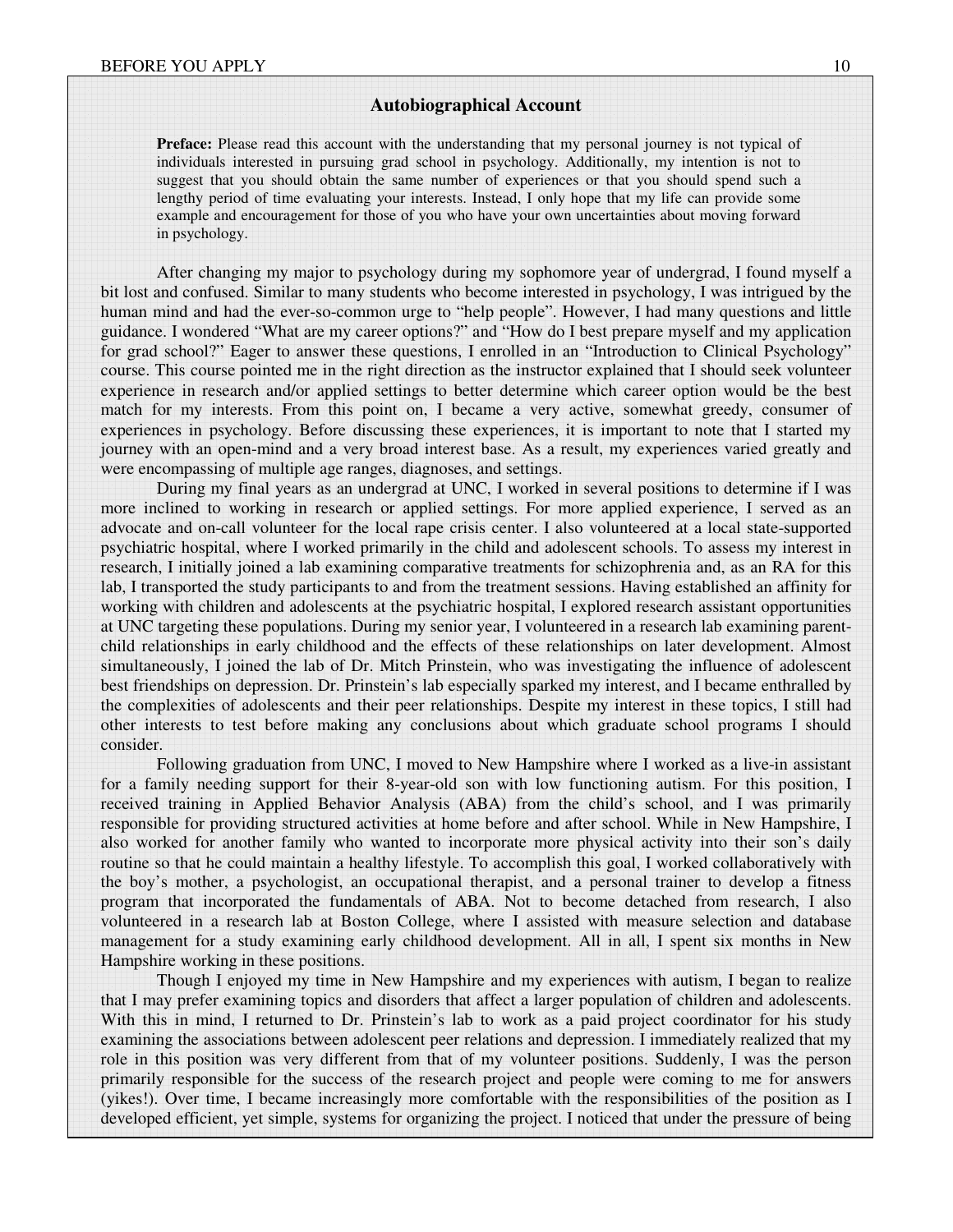"in-charge" (so to speak), I became more thorough in finding answers and generating solutions to problems. Perhaps consequently, I began to feel more competent and confident in my abilities to successfully manage the project.

While completing my duties in Dr. Prinstein's lab, I interacted with grad students and discovered that they attended these things called "conferences." My ambition sent me to my mentor with more questions: "What are conferences?" and "Can I go?" In his answer, he introduced the idea of conducting an independent research project and presenting the results of this project at a conference. Having not completed an honors thesis in undergrad, I felt compelled to conduct independent research for my graduate school applications (to be competitive with those students who *had* completed an honors thesis). Though I had taken classes describing the processes of research and methods of analyzing data, the information gained from these courses didn't really sink-in until I developed my own hypotheses and worked with actual data. Don't get me wrong; I certainly had my insecurities going into my first project and knew that I probably wouldn't remember all of the statistics material from undergrad ("What's a correlation, again?"). Additionally, I didn't want to come across as incompetent to my mentor. But, to learn and better prepare myself for graduate school, I swallowed my pride, admitted my lack of statistical skills, and presented myself as eager to learn this necessary aspect of research. Initially, I watched Dr. Prinstein as he tested my hypotheses in front of me (using SPSS). I took notes on how he was analyzing the data, and then I practiced the same analyses on my own. To further increase my skills, I purchased a book (worded for statistical "dummies," like myself) on how to conduct analyses in SPSS; this book, paired with my observations of Dr. Prinstein, led to a rather quick acquisition of basic statistical knowledge.

Using my newly developed area of competence, I completed my first research poster and presented it at a national conference. My first conference experience was fantastic! The symposia and poster sessions that I attended gave me many more ideas for my own research. I took notes, spoke with presenters about their research, and felt inspired to continue in the field of psychological research. I was, of course, nervous about presenting my poster, but this experience was not nearly as stressful as I had anticipated. Having repeatedly practiced a brief verbal summary of my study's findings beforehand, I delivered the same two-minute synopsis to a dozen or so interested viewers. I received positive feedback and some suggestions for future research, which were both highly encouraging and confidence-boosting.

I served as Dr. Prinstein's project coordinator for one full year; then, my untamed curiosity led me in another direction. I began to wonder how peer relationships might operate differently for individuals with externalizing problems (versus internalizing problems). Having some previous high school experience working with an individual with ADHD, I was somewhat familiar with the basic symptoms and social implications of the disorder. Maybe this disorder is something I would be *even more* interested in? Being fairly paranoid about not making the right decision for grad school, I decided that I should test out this interest. In support of my personal and professional development, Dr. Prinstein put me in touch with one of the nation's leading ADHD researchers. I applied, and was accepted, to work at the researcher's summer treatment camp for children with ADHD (in Buffalo, New York). As a lead counselor at the camp, I supervised a team of undergraduate counselors who were responsible for administering a behavioral program to a group of 17 children with moderate to severe ADHD. Training was intense, and the learning curve was steep. The first few weeks of camp were mentally, physically, and emotionally exhausting, but over the course of treatment, we (our counselor team) began to feel more comfortable administering the behavioral program, and the kids began to show noticeable signs of improvement. At the end of the camp, the children's behavior had improved substantially and parents were extremely grateful for our efforts. Witnessing the direct impact of empirically-supported treatment on the lives of these children and parents revealed the importance of psychological research and propelled me forward.

Around the same time that I had applied to work at the summer camp, I had also applied to work in a research lab at UVA that was examining the social interactions and peer relationships of children with ADHD. Two days after the conclusion of the summer camp, I began working as a project coordinator for this lab. While working at UVA over the next year, I was allowed to take-on more advanced tasks such as conducting diagnostic interviews, assessing general intelligence, developing a behavioral observation system, and co-leading a parent treatment group. I also coordinated with local schools to arrange for undergraduates to conduct observations in the classrooms and administer surveys to students and teachers. On top of performing my RA duties, I continued to pursue independent research projects and attend conferences. In